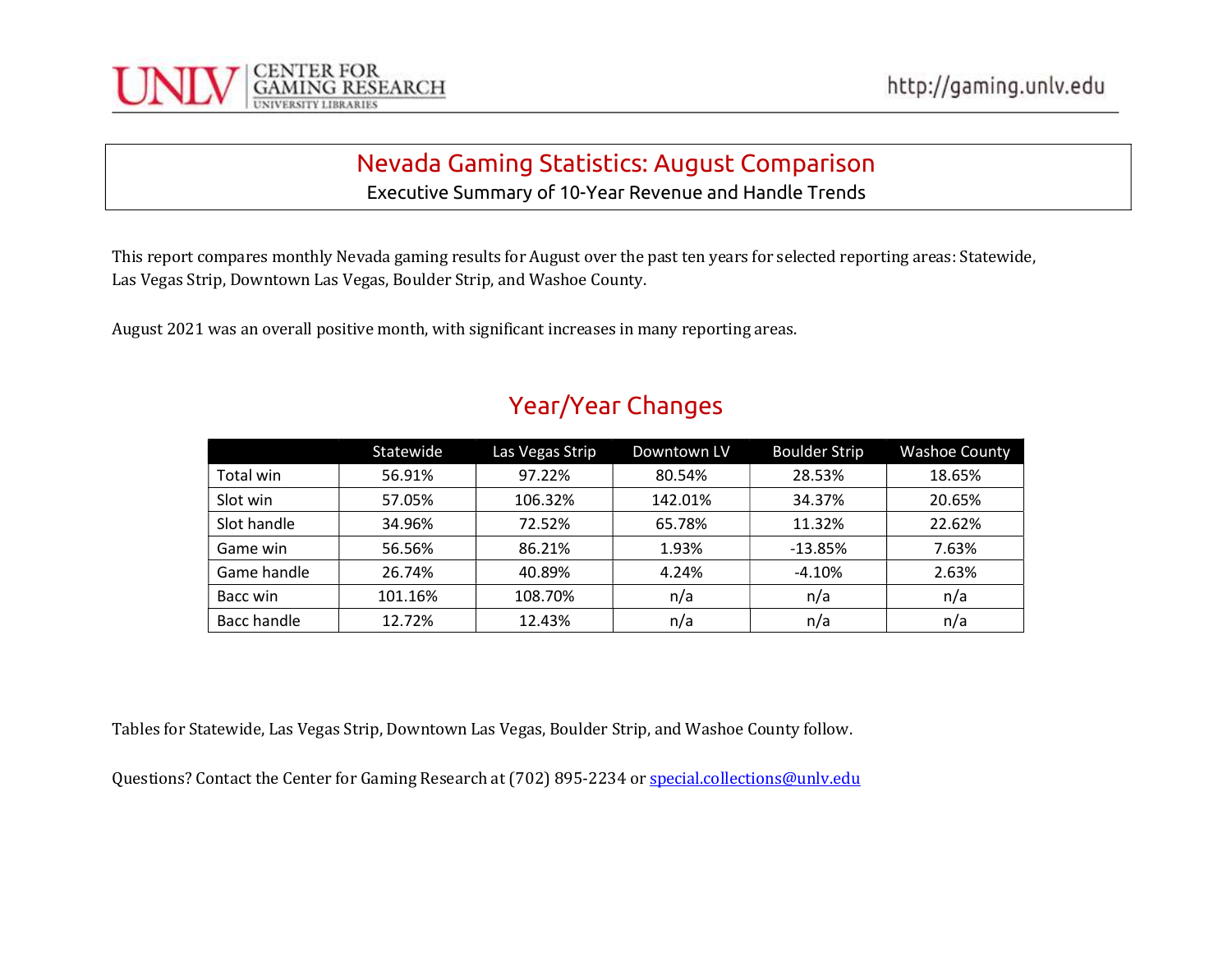

Statewide figures for the month of August, 2012-2021

|                         | Aug-12    | Aug-13    | Aug-14    | Aug-15    | Aug-16    | Aug-17    | Aug-18    | Aug-19    | Aug-20    | Aug-21     | Change% |
|-------------------------|-----------|-----------|-----------|-----------|-----------|-----------|-----------|-----------|-----------|------------|---------|
| Total Revenue           | 859,240   | 955,281   | 920,292   | 908,240   | 860,696   | 989,511   | 912,981   | 952,404   | 743,039   | 1,165,802  | 56.91%  |
| Slot Revenue            | 541,790   | 527,114   | 522,656   | 575,654   | 594,191   | 624,786   | 618,268   | 615,515   | 525,400   | 825,060    | 57.05%  |
| Slot Handle             | 8,724,477 | 8,741,526 | 8,903,850 | 8,748,541 | 8,586,575 | 8,925,514 | 9,255,509 | 9,557,686 | 8,108,025 | 10,942,440 | 34.96%  |
| Slot Hold %             | 6.21      | 6.03      | 5.87      | 6.58      | 6.92      | 7.00      | 6.68      | 6.44      | 6.48      | 7.54       | 16.36%  |
| # of Slots              | 158,651   | 156,167   | 153,803   | 148,841   | 145,873   | 142,044   | 141,412   | 140,601   | 107,089   | 121,504    | 13.46%  |
| <b>Game Revenue</b>     | 308,452   | 418,722   | 388,627   | 332,586   | 266,505   | 364,725   | 294,713   | 336,890   | 217,638   | 340,742    | 56.56%  |
| Game Handle             | 2,505,703 | 2,610,486 | 2,685,743 | 2,424,096 | 2,207,995 | 2,566,678 | 2,175,004 | 2,355,874 | 1,882,682 | 2,386,148  | 26.74%  |
| Game Hold %             | 12.31     | 16.04     | 14.47     | 13.72     | 12.07     | 14.21     | 13.55     | 14.30     | 11.56     | 14.28      | 23.53%  |
| # of Games              | 5,353     | 5,284     | 5,465     | 6,042     | 5,968     | 5,816     | 5,705     | 5,526     | 4,253     | 4,856      | 14.18%  |
| <b>Baccarat Revenue</b> | 124,443   | 193,621   | 169,587   | 127,022   | 73,656    | 101,552   | 92,685    | 98,630    | 46,277    | 93,090     | 101.16% |
| <b>Baccarat Handle</b>  | 1,040,493 | L,027,167 | 1,059,919 | 888,266   | 716,498   | 859,154   | 705,365   | 656,658   | 541,885   | 610,827    | 12.72%  |
| Baccarat Hold %         | 11.96     | 18.85     | 16.00     | 14.30     | 10.28     | 11.82     | 13.14     | 15.02     | 8.54      | 15.24      | 78.45%  |
| # of Bacc Games         | 271       | 290       | 334       | 335       | 348       | 384       | 363       | 360       | 315       | 383        | 21.59%  |
| # of locations          | 327       | 331       | 331       | 325       | 325       | 326       | 432       | 439       | 435       | 438        | 0.69%   |

#### Notes and Definitions

All non-restricted locations, Statewide

Total Revenue, Slot Revenue, Baccarat Revenue, & Game Revenue: Win reported for each category; how much money casinos kept, in thousands of dollars (add 000 for totals)

Slot, Baccarat, & Game Handle: Estimate of how much was gambled by patrons in each category

Number of Slots, Games, & Baccarat Tables: Statewide totals for each category

Locations: Active non-restricted gambling locations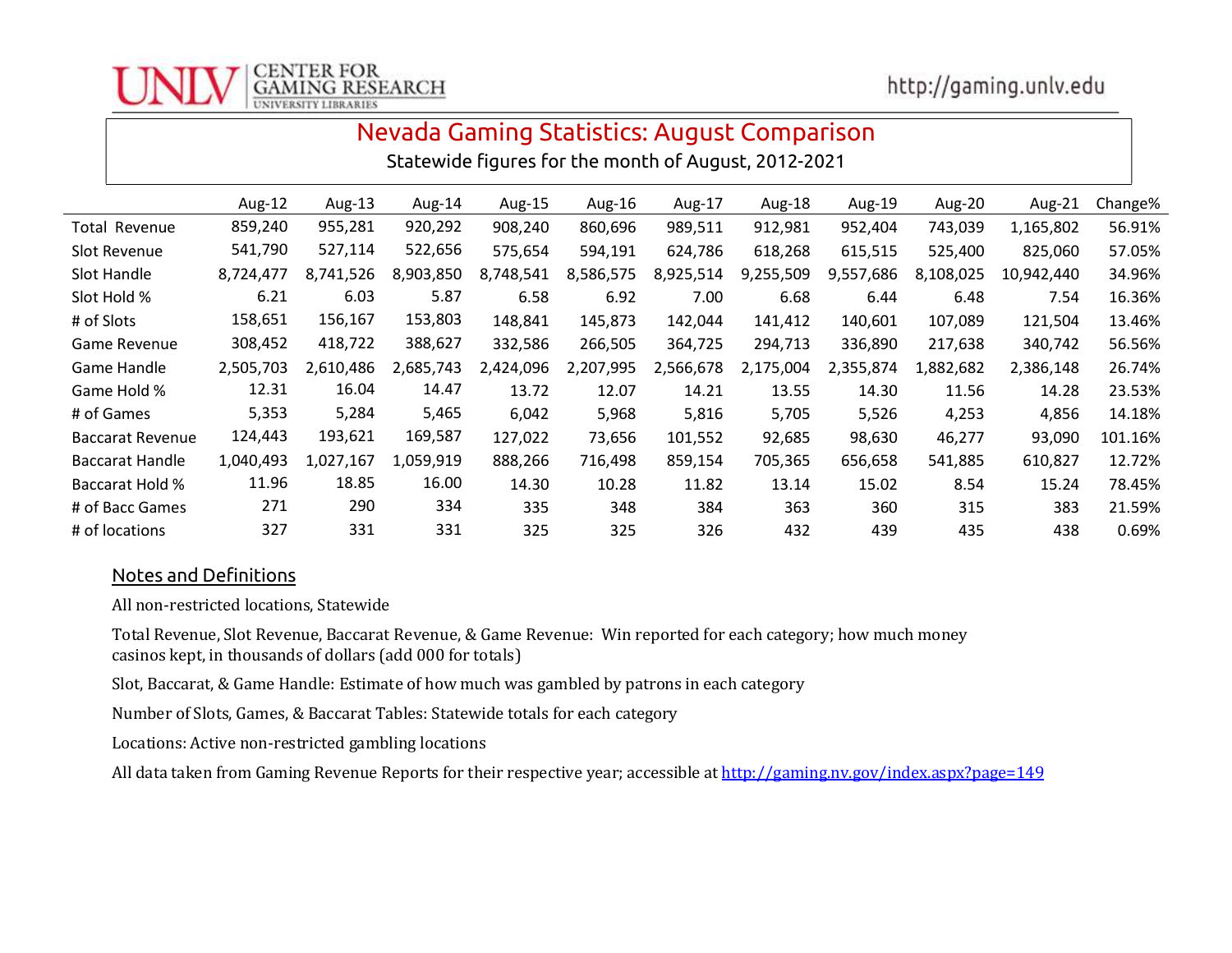

Las Vegas Strip figures for the month of August, 2012-2021

|                         | Aug-12    | Aug-13    | Aug-14    | Aug-15    | Aug-16    | Aug-17    | Aug-18    | Aug-19    | Aug-20    | Aug-21    | Change% |
|-------------------------|-----------|-----------|-----------|-----------|-----------|-----------|-----------|-----------|-----------|-----------|---------|
| <b>Total Revenue</b>    | 490,941   | 589,022   | 553,185   | 527,383   | 449,561   | 545,538   | 477,919   | 520,659   | 317,301   | 625,688   | 97.22%  |
| Slot Revenue            | 230,949   | 230,206   | 227,778   | 255,228   | 242,360   | 258,399   | 255,145   | 259,218   | 173,785   | 358,446   | 106.32% |
| Slot Handle             | 3,071,130 | 3.073.511 | 3,253,971 | 3,150,963 | 3,048,553 | 3,155,055 | 3,181,359 | 3,336,139 | 2.427.165 | 4.187.453 | 72.52%  |
| Slot Hold %             | 7.52      | 7.49      | 7.00      | 8.10      | 7.95      | 8.19      | 8.02      | 7.77      | 7.16      | 8.56      | 19.55%  |
| # of Slots              | 45,734    | 44,476    | 45,097    | 41,922    | 40,690    | 38,275    | 38,863    | 39,067    | 26,616    | 34,061    | 27.97%  |
| Game Revenue            | 254,938   | 353,747   | 320,113   | 272,155   | 207,201   | 287,139   | 222,774   | 261,441   | 143,516   | 267,242   | 86.21%  |
| Game Handle             | 2,087,944 | 2,172,893 | 2,226,099 | 1,957,950 | 1,769,436 | 2,046,607 | 1,667,470 | 1,682,375 | 1,254,510 | 1,767,474 | 40.89%  |
| Game Hold %             | 12.21     | 16.28     | 14.38     | 13.90     | 11.71     | 14.03     | 13.36     | 15.54     | 11.44     | 15.12     | 32.17%  |
| # of Games              | 2,725     | 2,712     | 2,874     | 3,112     | 3,103     | 2,993     | 2,934     | 2,890     | 2,065     | 2,611     | 26.44%  |
| <b>Baccarat Revenue</b> | 124,405   | 193,508   | 166,700   | 126,545   | 72,966    | 101,002   | 92,064    | 97,570    | 43,649    | 91,093    | 108.70% |
| <b>Baccarat Handle</b>  | 1,038,439 | 1,022,770 | 1,047,111 | 872,123   | 712,559   | 819,157   | 692,211   | 642,754   | 527,162   | 592,668   | 12.43%  |
| <b>Baccarat Hold %</b>  | 11.98     | 18.92     | 15.92     | 14.51     | 10.24     | 12.33     | 13.30     | 15.18     | 8.28      | 15.37     | 85.63%  |
| # of Bacc Games         | 260       | 274       | 314       | 314       | 332       | 336       | 334       | 333       | 288       | 352       | 22.22%  |
| # Locations             | 41        | 41        | 42        | 40        | 40        | 39        | 50        | 50        | 54        | 59        | 9.26%   |

### Notes and Definitions

All non-restricted locations, Las Vegas Strip

Total Revenue, Slot Revenue, Baccarat Revenue, & Game Revenue: Win reported for each category; how much money casinos kept, in thousands of dollars (add 000 for totals)

Slot, Baccarat, & Game Handle: Estimate of how much was gambled by patrons in each category

Number of Slots, Games, & Baccarat Tables: Statewide totals for each category

Locations: Active non-restricted gambling locations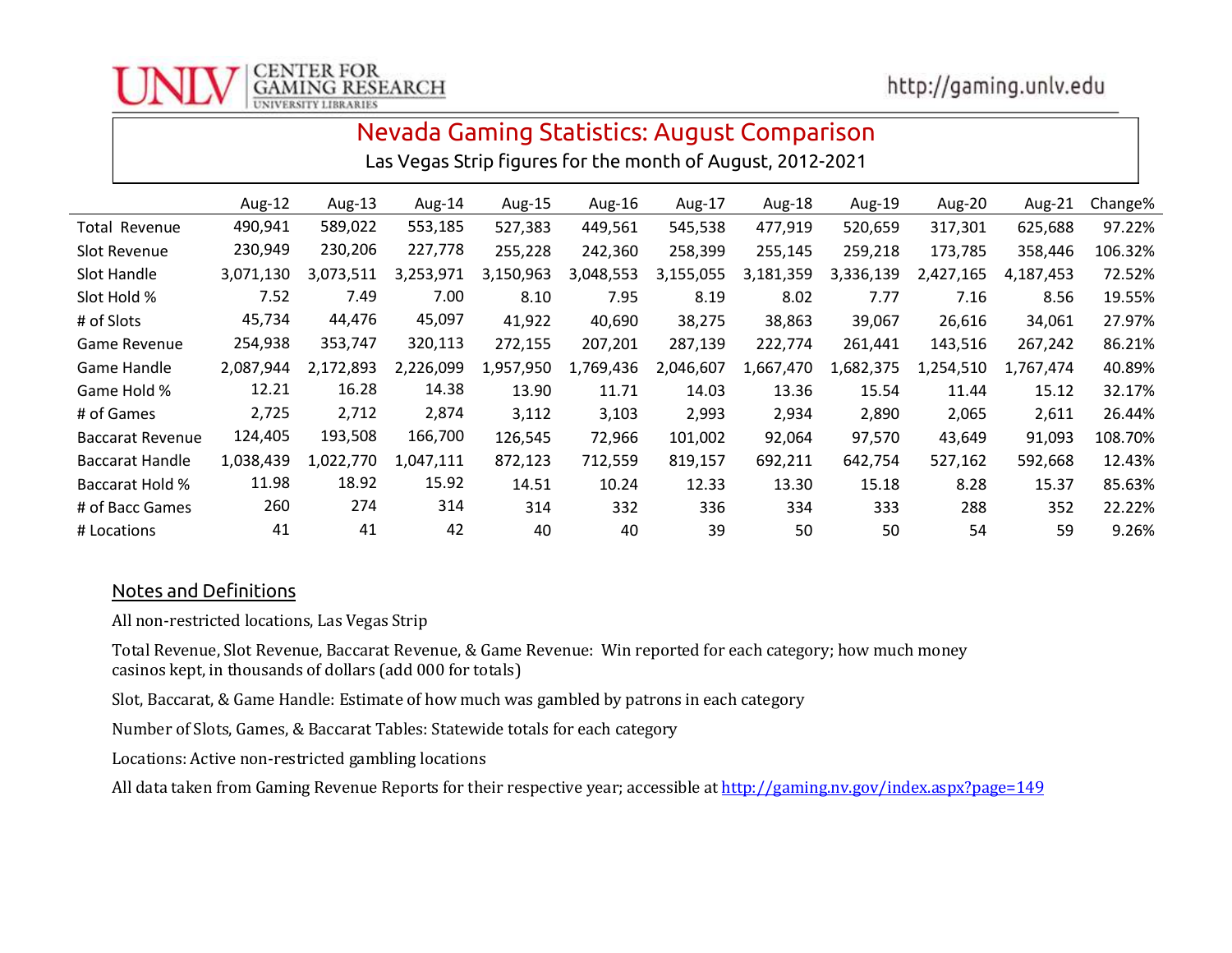

Downtown Las Vegas figures for the month of August, 2012-2021

|                | Aug-12  | Aug-13  | Aug-14  | Aug-15  | Aug-16  | Aug-17  | Aug-18  | Aug-19  | Aug-20  | Aug-21  | Change%  |
|----------------|---------|---------|---------|---------|---------|---------|---------|---------|---------|---------|----------|
| Total Revenue  | 36,335  | 33,316  | 34,763  | 39,979  | 42,785  | 48,519  | 46,213  | 45,316  | 35,557  | 64,193  | 80.54%   |
| Slot Revenue   | 27,315  | 23,227  | 24,047  | 29,626  | 32,285  | 33,113  | 32,478  | 29,638  | 19,953  | 48,288  | 142.01%  |
| Slot Handle    | 439,855 | 434,963 | 430,179 | 436,318 | 435,695 | 454,225 | 459,378 | 474,208 | 314,220 | 520,906 | 65.78%   |
| Slot Hold %    | 6.21    | 5.34    | 5.59    | 6.79    | 7.41    | 7.29    | 7.07    | 6.25    | 6.35    | 9.27    | 45.98%   |
| # of Slots     | 10,873  | 10,528  | 10,686  | 10,387  | 9,579   | 9,756   | 9,398   | 9,290   | 7,885   | 9,158   | 16.14%   |
| Game Revenue   | 8,692   | 9,745   | 10,395  | 10,353  | 10,499  | 15,406  | 13,734  | 15,679  | 15,604  | 15,905  | 1.93%    |
| Game Handle    | 62,264  | 76,133  | 86,051  | 93,523  | 92,258  | 145,066 | 129,322 | 142,536 | 215,823 | 224,965 | 4.24%    |
| Game Hold %    | 13.96   | 12.80   | 12.08   | 11.07   | 11.38   | 10.62   | 10.62   | 11.00   | 7.23    | 7.07    | $-2.21%$ |
| # of Games     | 394     | 380     | 409     | 438     | 424     | 444     | 420     | 404     | 347     | 391     | 12.68%   |
| # of Locations | 19      | 18      | 18      | 18      | 14      | 16      | 21      | 20      | 20      | 20      | 0.00%    |

### Notes and Definitions

All non-restricted locations, Downtown Las Vegas

Total Revenue, Slot Revenue, and Game Revenue: Win reported for each category; how much money casinos kept, in thousands of dollars (add 000 for totals)

Slot and Game Handle: Estimate of how much was gambled by patrons in each category

Number of Slots and Games: Statewide totals for each category

Locations: Active non-restricted gambling locations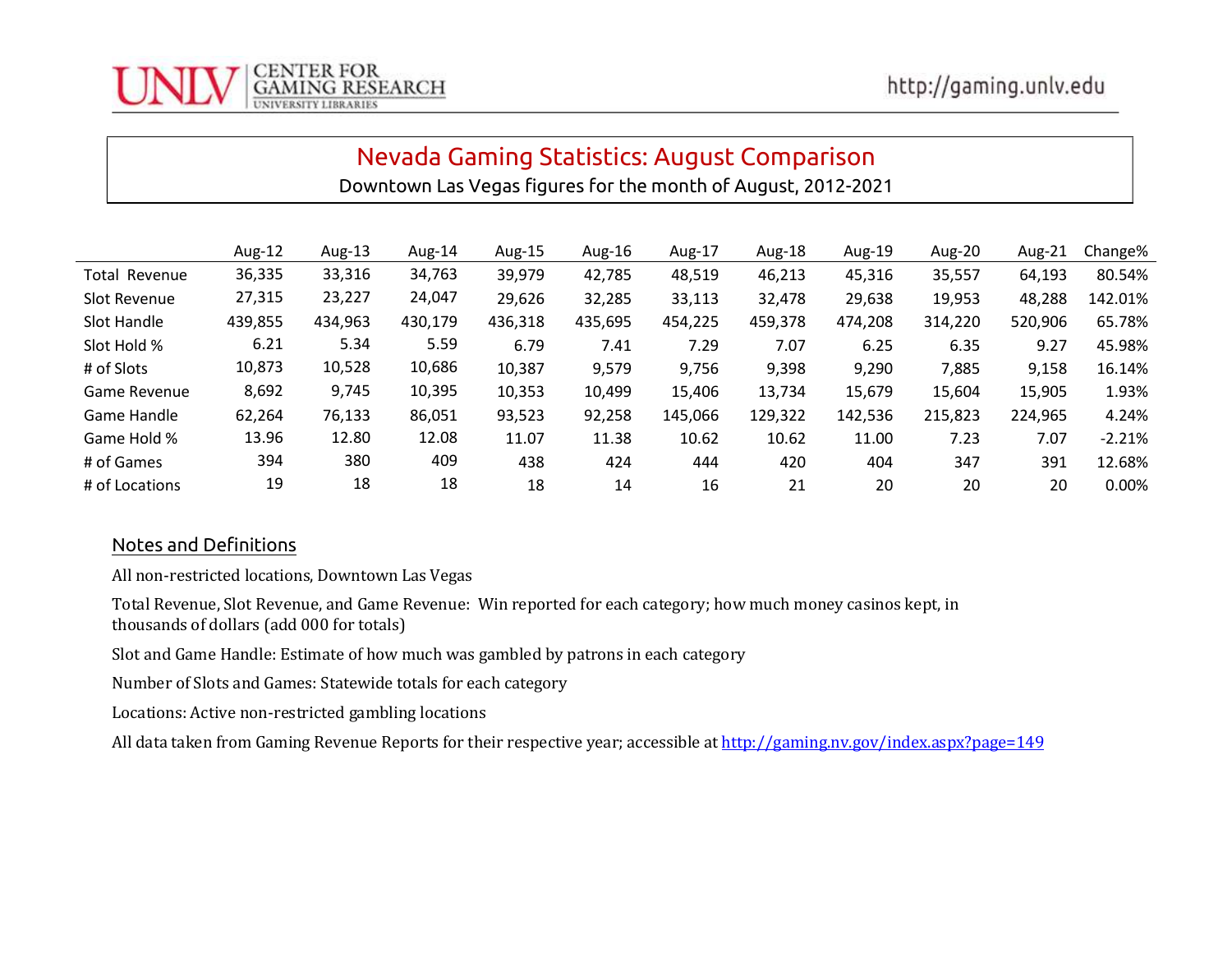

Boulder Strip figures for the month of August, 2012-2021

|                      | Aug-12    | Aug-13  | Aug-14  | Aug-15  | Aug-16  | Aug-17    | Aug-18    | Aug-19    | Aug-20    | Aug-21    | Change%   |
|----------------------|-----------|---------|---------|---------|---------|-----------|-----------|-----------|-----------|-----------|-----------|
| <b>Total Revenue</b> | 55,649    | 48,596  | 46,436  | 60,247  | 73,640  | 74,250    | 62,171    | 54,707    | 70,915    | 91,147    | 28.53%    |
| Slot Revenue         | 50,146    | 40,473  | 39,007  | 53,339  | 67,549  | 66,309    | 54,821    | 47,623    | 62,320    | 83,742    | 34.37%    |
| Slot Handle          | 1,021,303 | 987,146 | 987,519 | 982,302 | 973,329 | L,024,869 | 1,109,737 | 1,092,271 | 1,000,321 | 1,113,590 | 11.32%    |
| Slot Hold %          | 4.91      | 4.10    | 3.95    | 5.43    | 6.94    | 6.47      | 4.94      | 4.36      | 6.23      | 7.52      | 20.71%    |
| # of Slots           | 20,708    | 20,295  | 18,818  | 18,442  | 18,680  | 17,923    | 17,557    | 17,584    | 13,264    | 14,223    | 7.23%     |
| <b>Game Revenue</b>  | 4,881     | 7,577   | 6,992   | 6,908   | 6,092   | 7,941     | 7,349     | 7,083     | 8,595     | 7,405     | $-13.85%$ |
| Game Handle          | 96,845    | 73,349  | 56,161  | 56,484  | 52,653  | 53,764    | 49,223    | 49,393    | 50,204    | 48,147    | -4.10%    |
| Game Hold %          | 5.04      | 10.33   | 12.45   | 12.23   | 11.57   | 14.77     | 14.93     | 14.34     | 17.12     | 15.38     | $-10.16%$ |
| # of Games           | 316       | 309     | 296     | 328     | 337     | 318       | 323       | 308       | 196       | 219       | 11.73%    |
| # of Locations       | 33        | 33      | 31      | 30      | 32      | 32        | 41        | 42        | 41        | 42        | 2.44%     |

### Notes and Definitions

All non-restricted locations, Boulder Strip

Total Revenue, Slot Revenue, and Game Revenue: Win reported for each category; how much money casinos kept, in thousands of dollars (add 000 for totals)

Slot and Game Handle: Estimate of how much was gambled by patrons in each category

Number of Slots and Games: Statewide totals for each category

Locations: Active non-restricted gambling locations